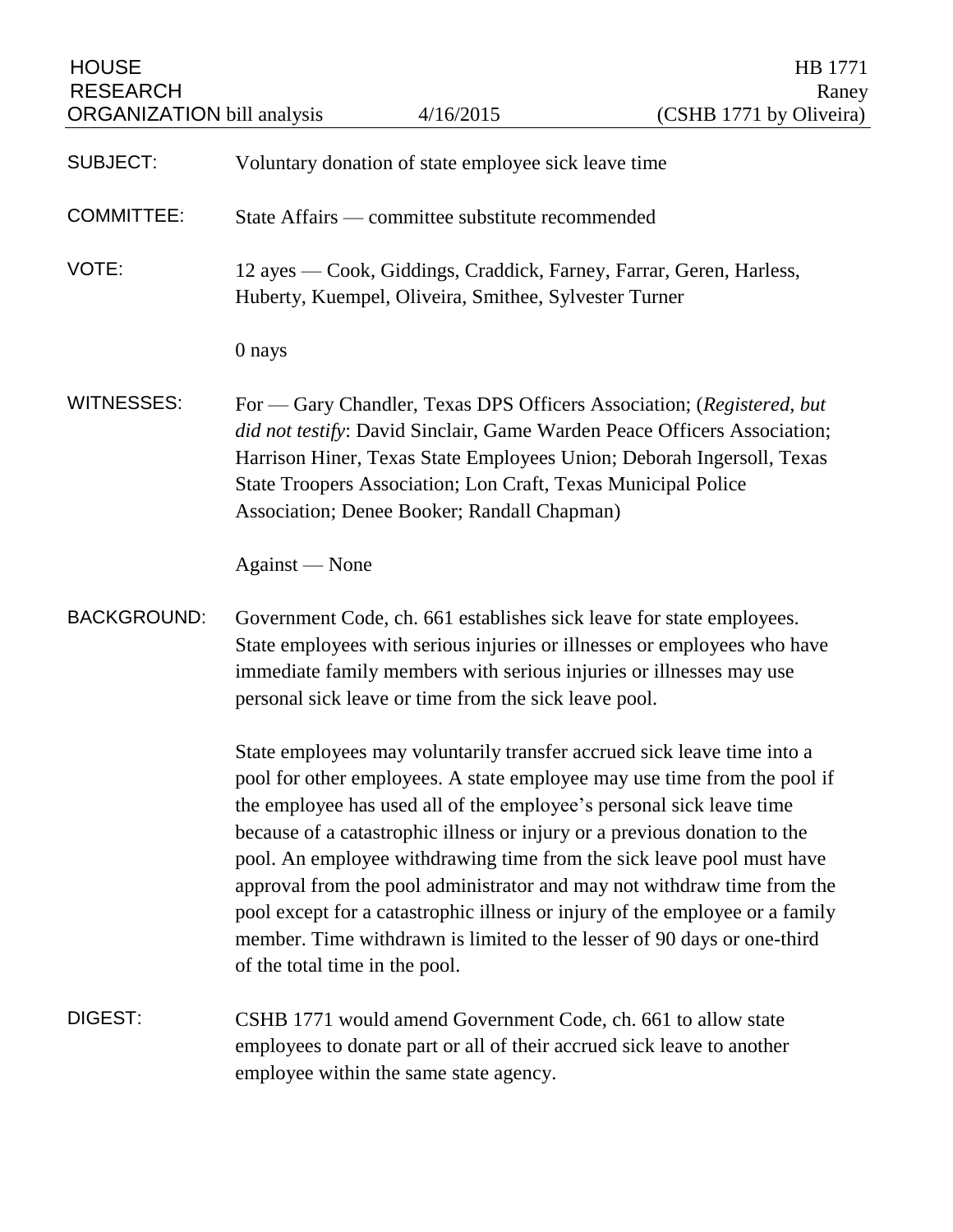## HB 1771 House Research Organization page 2

The receiving employee would have to have exhausted the employee's personal sick leave, including any time the employee was eligible to withdraw from the sick leave pool. An employee could use donated sick leave only for certain purposes.

The employee donating time to the sick leave pool could not receive compensation or any gift in return for the donation.

An employee receiving time from the sick leave pool could not receive service credit in the Employees Retirement System of Texas for any donated sick leave time left unused on that employee's last day of employment.

The bill would take effect September 1, 2015.

**SUPPORTERS** SAY: CSHB 1771 would offer a measure of protection to a state employee faced with a serious health condition affecting the employee or a family member. Currently, once an employee exhausts the employee's personal sick time and time from the sick leave pool, the employee must choose to take leave without pay, terminate employment, or return before the employee or family member has fully recovered. CSHB 1771 would protect an employee from having to make this difficult decision.

> The bill also would allow donating employees to have more control over who received their sick time. The current sick leave pool is a general pool to which every agency employee may donate without notice of who is receiving their time. CSHB 1771 would allow employees who might not otherwise donate their sick time to donate time to a particular individual without worrying about the time being used improperly.

> CSHB 1771 would not open sick leave to abuse. While the bill would not cap an individual's donated sick leave time, management would continue to have authority over the employee, with likely consequences for abuse of sick leave time. Donating employees would not be obligated to donate their time and likely would be aware of co-workers using such time inappropriately.